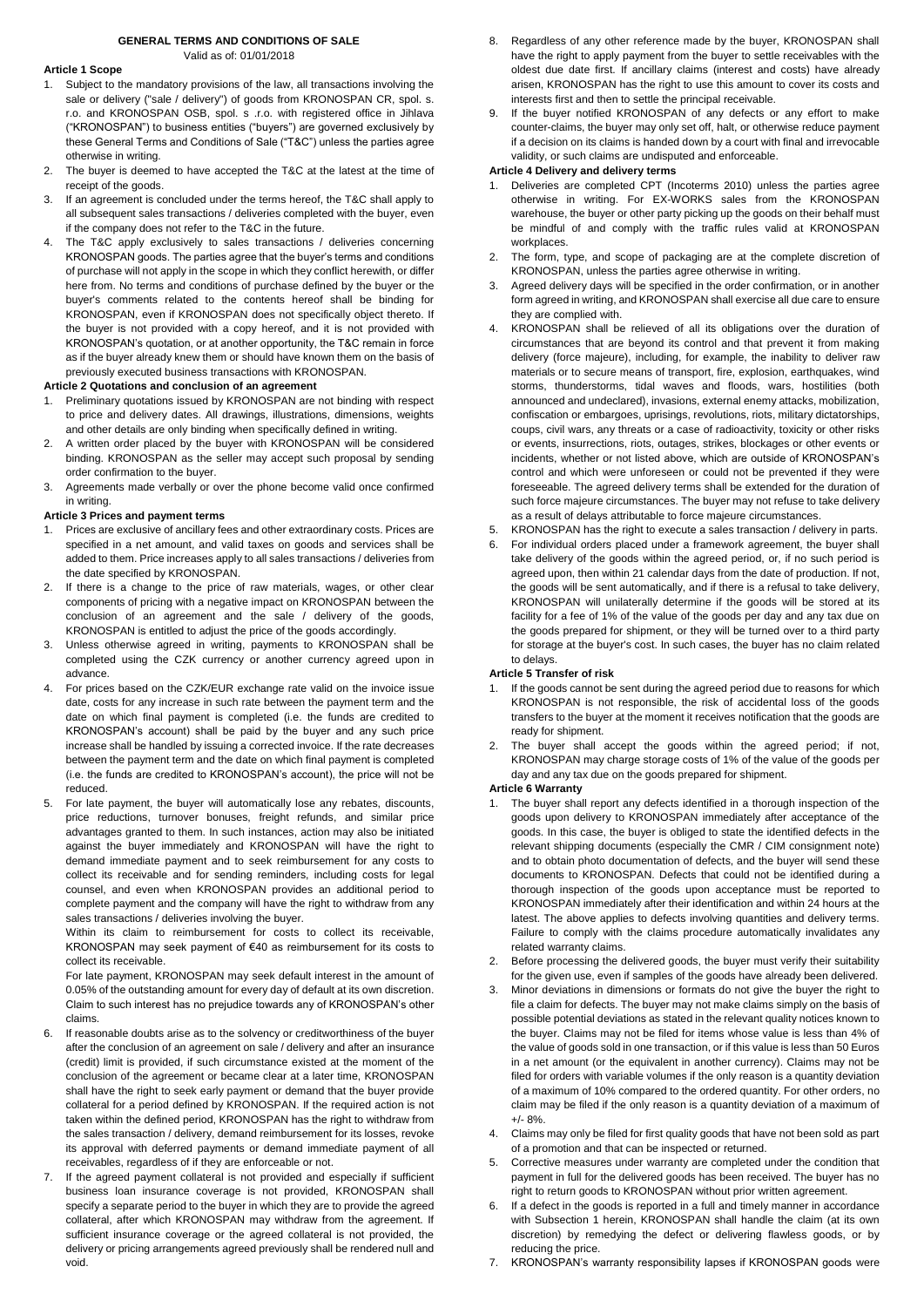altered, processed, improperly handled, shipped, stored or used in a manner that contravenes its intended use, technical properties or the recommendations issued by KRONOSPAN, or if the buyer has not verified the suitability of the goods prior to their use. The technical properties of the goods, as well as shipping and storage instructions, are specified on the relevant technical sheet for the goods, which will be provided to the buyer upon request.

- 8. Subject to the above provisions, KRONOSPAN's warranty liability lasts for six months.
- 9. Unless the parties agree otherwise in writing or if otherwise stipulated by law, the specified warranty conditions constitute the KRONOSPAN's exclusive obligations with regard to the responsibility for the quality of goods. KRONOSPAN has no other warranty obligations.

#### **Article 7 Exclusive title**

- KRONOSPAN reserves title to the sold goods until such time that the buyer completes payment in full.
- 2. The delivered goods may only be processed, combined or amalgamated under the condition that title to the goods is maintained in accordance with Subsection 1 above and the collateral provided to KRONOSPAN is also preserved.
- 3. The buyer has the right to sell KRONOSPAN goods in the ordinary course of business. The buyer's claims involving sales and other claims with respect to the goods are immediately assigned to KRONOSPAN in full as collateral, together with all ancillary rights, regardless of whether KRONOSPAN goods are delivered with processing, reprocessing, assembly or a combination thereof, or without, and whether or not KRONOSPAN goods are processed, reprocessed, installed or combined with goods from other suppliers. If another supplier lawfully retains title to the goods they delivered, the buyer shall assign its claims to KRONOSPAN to the extent that they reflect the price of the goods for which KRONOSPAN holds title.
- 4. At the moment the sale price of the goods to which KRONOSPAN retains title or co-title is credited to the buyer's bank account, the buyer shall assign its claim to payment to KRONOSPAN up to the amount credited reflecting the number of KRONOSPAN's claims.
- The buyer remains authorised until further notice to recover the due amounts as specified in Subsection 3 above. KRONOSPAN may revoke such right for justified reasons, such as in case of delay in payment or non-payment by the buyer, initiation of bankruptcy proceedings against the buyer's property, or other threat to the contractual performance. In such instances, the buyer's obligation is (without restriction) to ensure all goods subject to the reservation of title are marked in an appropriate manner as KRONOSPAN's property in such a way that ensures these markings are visible to third parties.

The buyer shall provide KRONOSPAN with a detailed overview of all goods subject to the reservation of title, including processed goods, and an overview of due amounts as specified in Subsection 3, together with a list of the names of the debtors. Notwithstanding the above, KRONOSPAN's representatives shall be entitled to conduct a check in the buyer's premises and inspect documents, during standard business hours and in the scope defined above.

- The buyer is responsible for KRONOSPAN goods. The buyer is obliged to carefully store the goods and to properly insure them against typical risks, including for example damage, loss, theft, fire, etc. under normal conditions and to the usual extent. The buyer shall assign with the highest possible priority all claims involving insurers to KRONOSPAN that may arise in the event of damage to the goods, up to the amount of the price payable for the goods to which KRONOSPAN retains title. If the insurer does not cover the loss in full, the buyer shall pay KRONOSPAN the difference between the sale price (invoiced amount including taxes on goods and services) and the number of damages received.
- 7. The buyer does not have the right to pledge the goods or transfer title to them as a form of collateral. The buyer must immediately inform KRONOSPAN without delay of any events involving KRONOSPAN's title to the goods and is obliged to take all steps (including legal action) in relation to KRONOSPAN and third parties to maintain the effectiveness and validity of the reservation of title and assignment. The buyer will pay the costs of these acts, regardless of whether they take place before or outside the court.

#### **Article 8 Limitation of liability**

- 1. KRONOSPAN is fully liable for any loss resulting from breach of warranty, endangerment of life, injury, or personal injury caused by wilful misconduct or gross negligence. KRONOSPAN's liability is limited to losses normally expected in connection with the conclusion of an agreement and does not include, in particular, indirect or consequential losses. Exceptions and limitations on KRONOSPAN's liability apply in kind to the personal liability of employees, management, sales representatives, authorised representatives, and subcontractors.
- The buyer is solely responsible for dangerous products if the root cause of losses can be attributed to them, especially if the loss arises due to design defects of the final product or inappropriate or incorrect recommendations. The buyer is solely responsible for KRONOSPAN goods sold to consumers. The buyer shall reimburse KRONOSPAN for all costs and expenses (including legal costs) incurred by KRONOSPAN as a result of claims, receivables, or legal proceedings relating to such liability.

If KRONOSPAN is ordered to pull goods from the market or publish a notification of defects, the buyer shall provide KRONOSPAN with assistance and actively engage in all activities KRONOSPAN deems necessary or appropriate, or as required by state authorities, whereby the buyer shall primarily provide data about consumers who purchased defective goods.

The buyer is obliged to inform KRONOSPAN in writing without delay of all risks related to the use of goods manufactured by KRONOSPAN, if the buyer becomes aware of these risks, and of any defects in these goods.

#### **Article 9 Applicable law and jurisdiction**

1. All contractual and non-contractual arrangements between the parties are governed by Czech law. The competent court for resolving disputes arising from an agreement for the sale / supply of KRONOSPAN goods, including disputes concerning its conclusion, will be the court with jurisdiction over KRONOSPAN's registered office. KRONOSPAN is authorised to file a petition to commence legal proceedings before the court having jurisdiction over the buyer's registered office. The above does not apply if another court has exclusive jurisdiction in accordance with the binding provisions of the law.

#### **Article 10 Other provisions**

- The buyer may not use names, trademarks, or other trade names used by KRONOSPAN without written consent from KRONOSPAN.
- In the event that any provision of these terms and conditions is or becomes invalid, such fact does not affect the validity of the other provisions. The parties shall agree on new provisions that as closely as possible approximate the intent of the invalid provisions. The same applies in the event of a legal gap in an agreement.
- 3. Any additions or changes to these terms and conditions must be made in writing for them to take effect. This provision shall also apply to the amendment of the article which contains this written requirement.
- If these conditions differ from the specific agreement that has been concluded. the provisions of such agreement take priority.
- The terms and conditions enter into force on 1 December 2014 and apply to all sales transactions / deliveries completed by KRONOSPAN after this date. Sales transactions / deliveries likewise include transactions confirmed by a KRONOSPAN-issued invoice and accepted by the buyer and which specifies the type, quantity, and price of the goods.
- 6. The General Terms and Conditions are published at [http://kronospan](http://kronospan-express.com/terms_and_conditions/files/General_Terms_CZ.pdf)[express.com/terms\\_and\\_conditions/files/General\\_Terms\\_CZ.pdf.](http://kronospan-express.com/terms_and_conditions/files/General_Terms_CZ.pdf)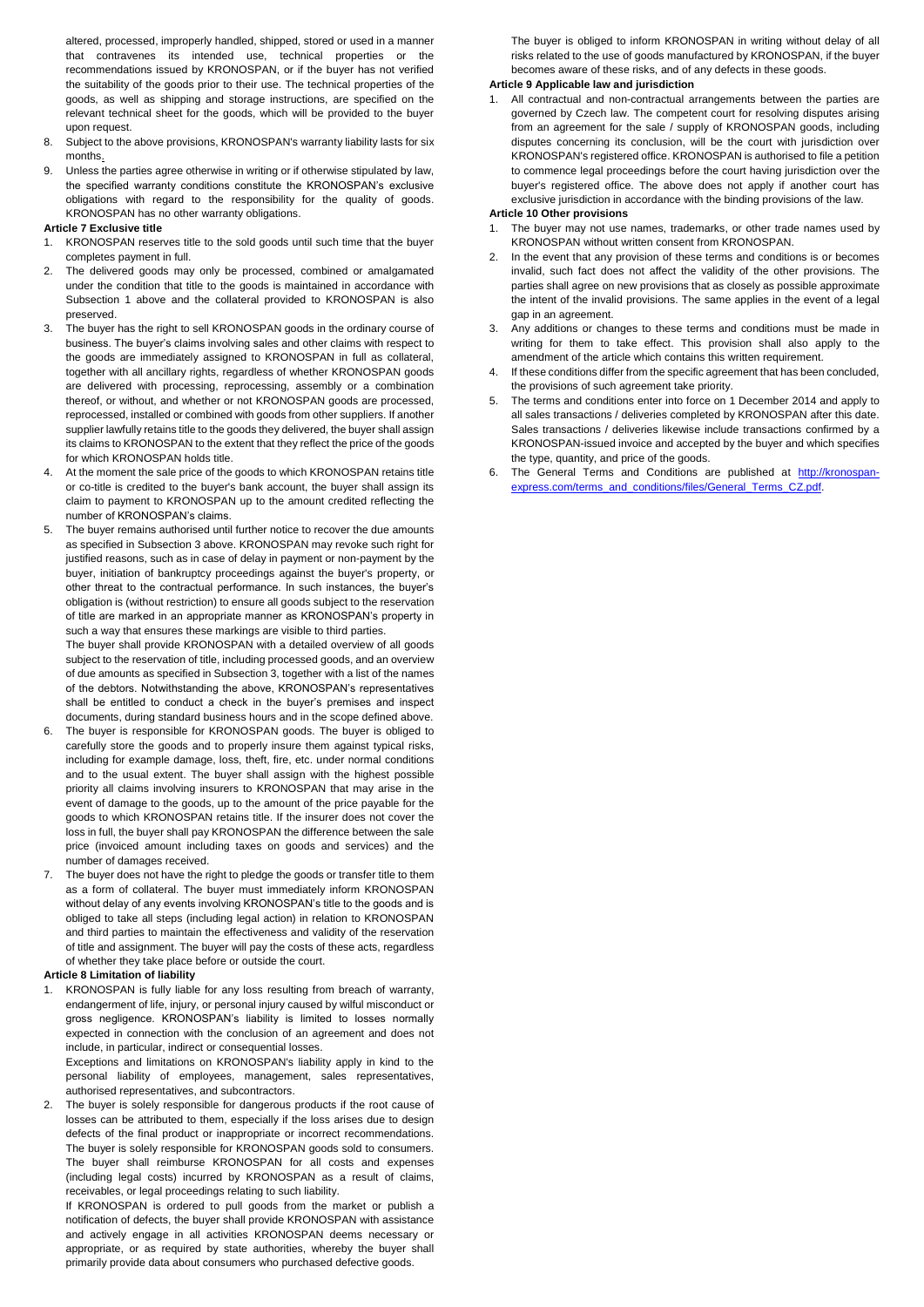#### **Článek 1 Působnost**

- 1. S výhradou závazných ustanovení zákona se budou veškeré transakce týkající se prodeje nebo dodání ("prodej / dodání") zboží společností KRONOSPAN CR, spol. s. r.o. a KRONOSPAN OSB, spol. s .r.o. se sídlem v Jihlavě ("KRONOSPAN") podnikatelským subjektům ("kupující") řídit výhradně těmito Všeobecnými podmínkami upravujícími prodej a dodání ("podmínky"), ledaže by se strany dohodly písemně jinak.
- 2. Má se za to, že kupující tyto podmínky uznal nejpozději v okamžiku převzetí zboží.
- 3. Jestliže se na základě těchto podmínek uzavírá smlouva, tyto podmínky se budou vztahovat na veškeré další prodejní transakce / dodávky realizované s kupujícím i v případě, že společnost na tyto podmínky v budoucnu neodkazuje.
- Pouze tyto podmínky se vztahují na prodejní transakce / dodávky týkající se zboží společnosti KRONOSPAN. Strany ujednávají, že všeobecné nákupní podmínky kupujícího nebudou platné v rozsahu, ve kterém mohou být ve střetu s těmito podmínkami nebo se od těchto podmínek mohou lišit. Pro společnost KRONOSPAN nebudou závazné žádné nákupní podmínky stanovené kupujícím ani připomínky, které kupující připojí k těmto podmínkám, a to ani v případě, že je společnost KRONOSPAN výslovně neodmítla. Není-li kupujícímu předána kopie těchto podmínek, a to spolu s nabídkou společnosti KRONOSPAN nebo při jiné příležitosti, podmínky budou i přesto platné, jako kdyby je již kupující znal nebo měl znát na základě předešle realizovaných obchodních transakcí se společností KRONOSPAN.

# **Článek 2 Nabídky a uzavření smlouvy**

- 1. Předběžné nabídky společnosti KRONOSPAN nejsou závazné, pokud jde o ceny a termíny dodání. Veškeré výkresy, ilustrace, rozměry, hmotnosti nebo jiné údaje jsou závazné pouze tehdy, jsou-li výslovně stanoveny písemně.
- 2. Písemná objednávka, kterou kupující předloží společnosti KRONOSPAN, bude považována za závaznou. Společnost KRONOSPAN jako prodávající může tuto nabídku přijmout zasláním potvrzení objednávky kupujícímu.
- 3. Smlouvy sjednané ústně nebo telefonicky se stávají platnými až po jejich písemném potvrzení.

# **Článek 3 Ceny a platební podmínky**

- 1. Ceny nezahrnují vedlejší poplatky a další mimořádné náklady. Ceny jsou uvedeny v čisté výši a budou k nim připočteny platné daně ze zboží a služeb. Zvýšení ceny se vztahuje na veškeré prodejní transakce / dodávky ode dne stanoveného společností KRONOSPAN.
- 2. Pokud dojde mezi uzavřením smlouvy a prodejem / dodáním zboží ke změně cen surovin, mezd nebo jiných zřejmých prvků cen, která má negativní dopad na společnost KRONOSPAN, je společnost KRONOSPAN oprávněna cenu zboží náležitě upravit.
- 3. Není-li písemně sjednáno jinak, platby ve prospěch společnosti KRONOSPAN budou realizovány předem v měně CZK nebo v jiné předem dohodnuté měně.
- 4. Jsou-li ceny založeny na směnném kurzu CZK/EUR platném v den vystavení faktury, náklady na případné zvýšení této sazby mezi dnem splatnosti a dnem, ve kterém je provedena konečná platba (peněžní prostředky jsou připsány na bankovní účet společnosti KRONOSPAN), uhradí kupující a bude k nim přistupováno jako ke zvýšení ceny, které má být řešeno opravnou fakturou. Jestliže tato sazba mezi dnem splatnosti a dnem, ve kterém je provedena konečná platba (peněžní prostředky jsou připsány na bankovní účet společnosti KRONOSPAN), klesne, cena nebude snížena.
- 5. V případě opožděné úhrady kupující automaticky přichází o veškeré rabaty, slevy, snížení cen, obratové bonusy, vratky přepravného a podobná cenová zvýhodnění, která mu byla poskytnuta. Dále bude možné po kupujícím okamžitě vymáhat jeho povinnosti a společnost KRONOSPAN bude mít právo požadovat jejich okamžité splnění a uplatnit nárok na úhradu veškerých nákladů na vymáhání pohledávek a zasílání upomínek, včetně např. nákladů na právníka, a i tehdy, když byla společností KRONOSPAN poskytnuta mimořádná lhůta pro úhradu, společnost bude mít právo odstoupit od veškerých prodejních transakcí / dodávek s ohledem na kupujícího.

V rámci svého nároku na úhradu nákladů na vymáhání pohledávek může společnost KRONOSPAN požadovat částku 40 eur jako náhradu za náklady na vymáhání pohledávek.

V případě opožděné úhrady může společnost KRONOSPAN rovněž dle svého uvážení nárokovat buď úrok z prodlení ve výši 0,05 % z dlužné částky za každý den prodlení. Nárok na úhradu úroků neomezuje jakékoli jiné nároky společnosti KRONOSPAN.

- Jestliže po uzavření smlouvy o prodeji / dodání a po poskytnutí pojistného (kreditního) limitu vzniknou odůvodněné pochybnosti týkající se solventnosti nebo úvěruschopnosti kupujícího, nebo pokud se tato skutečnost, existovalali v okamžiku uzavření smlouvy, nestala v pozdější době zjevnou, společnost KRONOSPAN bude mít právo nárokovat předčasnou úhradu nebo požadovat, aby kupující poskytnul zajištění do časové lhůty, kterou určí společnost KRONOSPAN. V případě, že požadovaný úkon není do stanovené lhůty proveden, společnost KRONOSPAN má právo odstoupit od prodejní transakce / dodání, nárokovat náhradu svých ztrát, zrušit svůj souhlas s odloženými platbami anebo požadovat okamžitou úhradu veškerých závazků, bez ohledu na to, zda již jsou nebo nejsou vymahatelné.
- 7. Pokud není poskytnuto sjednané zajištění platby, a zejména v případě, kdy nebylo získáno dostačující pojistné krytí obchodního úvěru, společnost KRONOSPAN určí kupujícímu zvláštní lhůtu, do které má toto sjednané zajištění poskytnout, přičemž po této lhůtě může společnost KRONOSPAN

odstoupit od smlouvy. Není-li získáno dostatečné pojistné krytí nebo sjednané zajištění, dodací nebo cenová ujednání, která byla předešle ujednána, přestanou být platná.

- 8. Bez ohledu na cokoli jiného, na co se kupující odvolává, bude mít společnost KRONOSPAN právo použít platby od kupujícího v první řadě na úhradu pohledávek s nejstarším datem splatnosti. Pokud již vznikly vedlejší nároky (úroky a náklady), společnost KRONOSPAN má právo tuto částku použít v první řadě na úhradu nákladů, úroků a teprve poté na úhradu hlavní pohledávky.
- 9. I když kupující předal společnosti KRONOSPAN oznámení o vadách nebo usiluje o uplatnění protinároků, kupující může vzájemně započíst, pozastavit nebo snížit platby pouze v případě, že o jeho nárocích konečně a neodvolatelně rozhodl soud, nebo jsou tyto nároky nesporné a vymahatelné. **Článek 4 Dodání a dodací podmínky**

- 1. Dodávky jsou realizovány CPT (Incoterms 2010), nedohodnou-li se strany písemně jinak. Pokud je prodej realizován EX-WORKS sklad společnosti KRONOSPAN, kupující nebo jiná osoba, která vyzvedává zboží jeho jménem, musí brát v úvahu a dodržovat dopravní předpisy platné na pracovišti společnosti KRONOSPAN.
- 2. Forma, druh a rozsah balení závisí výhradně na uvážení společnosti KRONOSPAN, pokud se strany nedohodnou písemně na něčem jiném.
- Sjednané dny dodání budou uvedeny v potvrzení objednávky nebo budou jiným způsobem písemně sjednány a společnost KRONOSPAN vynaloží řádnou péči, aby byly dodržovány.
- 4. Společnost KRONOSPAN bude zbavena svých povinností po dobu trvání okolností mimo její kontrolu, které jí brání v jejich výkonu (vyšší moc), včetně např.: neschopnosti dodat suroviny nebo zajistit dopravní prostředky, požáru, výbuchu, zemětřesení, vichřice, bouře, přílivové vlny a povodní, války, nepřátelských akcí (vyhlášených i nevyhlášených), invazí, útoků vnějších nepřátel, mobilizace, konfiskace nebo embarga, povstání, revoluce, vzpoury, vojenské diktatury, uzurpátorského režimu, občanské války, jakékoli hrozby nebo případu radioaktivity, toxicity nebo jiných rizik nebo událostí, povstání, nepokojů, provozních odstávek, stávek, blokád nebo jiných událostí či případů, bez ohledu na to, zda jsou či nejsou výše uvedeny, které jsou mimo kontrolu společnosti KRONOSPAN a které byly nepředvídatelné, nebo v případě, že byly předvídatelné, nebylo možné jim zabránit. Sjednané dodací lhůty budou prodlouženy o dobu existence události vyšší moci. Kupující nesmí odmítnout převzít zboží z důvodu prodlení zaviněného vyšší mocí.
- 5. Společnost KRONOSPAN má právo realizovat prodejní transakce / dodávky po částech.
- 6. V případě tzv. jednotlivých objednávek podaných na základě rámcové smlouvy kupující převezme zboží do sjednané lhůty, nebo není-li tato lhůta sjednána, nejpozději do 21 kalendářních dní od data výroby. V opačném případě bude zboží odesláno automaticky, přičemž tehdy, kdy je převzetí odmítnuto, bude zboží dle uvážení společnosti KRONOSPAN' buď uskladněno v jejích prostorách za poplatek 1% z hodnoty zboží za den, plus daň ze zboží připraveného k odeslání, nebo bude předáno třetím stranám k uskladnění na náklady kupujícího. V těchto případech nemá kupující nároky z prodlení.

# **Článek 5 Přechod rizika**

- 1. Nelze-li zboží odeslat do sjednané lhůty z důvodů, za které společnost KRONOSPAN nenese odpovědnost, riziko náhodné ztráty zboží přechází na kupujícího v okamžiku, kdy převezme oznámení o tom, že je zboží připraveno k odeslání.
- 2. Kupující převezme zboží ve sjednané lhůtě; v opačném případě může společnost KRONOSPAN účtovat náklady na uskladnění ve výši 1% z hodnoty zboží za den a dále případnou daň ze zboží připraveného k odeslání.

# **Článek 6 Záruka**

- 1. Vady, které byly zjištěny při řádné kontrole zboží při jeho doručení, kupující oznámí společnosti KRONOSPAN bezodkladně po převzetí zboží. V tom případě je kupující povinen uvést zjištěné vady v příslušném přepravním dokumentu (zejména nákladní list CMR / CIM) a pořídit fotodokumentaci vad, přičemž tyto dokumenty budou kupujícím zaslány též společnosti KRONOSPAN. Vady, které nemohly být zjištěny během řádné kontroly zboží při převzetí, je třeba oznámit společnosti KRONOSPAN bezprostředně po jejich zjištění, nejpozději do 24 hodin. Totéž platí o vadách v množství a v termínu dodání. Nedodržení postupu při reklamaci má za následek neplatnost případných záručních nároků.
- Před zpracováním dodaného zboží musí kupující ověřit jeho vhodnost pro dané použití, a to i v případě, že již byly dodány vzorky zboží.
- 3. Drobné odchylky v rozměrech nebo formátech neudělují kupujícímu právo uplatnit reklamaci týkající se vad. Kupující nesmí uplatňovat reklamace pouze na základě možných potenciálních odchylek, které jsou uvedeny v příslušných sděleních o kvalitě, známých kupujícímu. Reklamace nelze uplatňovat u položek, jejichž hodnota je nižší než 4 % hodnoty zboží prodaného v rámci jedné transakce, nebo v případě, že je tato hodnota nižší než 50 eur v čisté výši (nebo ekvivalent v jiné měně). U objednávek s upravitelným objemem nelze reklamaci uplatnit, je-li jediným důvodem množstevní odchylka ve výši maximálně 10 % oproti objednanému množství. U ostatních objednávek nelze reklamace uplatňovat v případě, že je jediným důvodem množstevní odchylka v hodnotě +/- 8 %.
- 4. Reklamace lze uplatňovat pouze u zboží první jakosti, které nebylo prodáno v rámci propagační akce a které lze zkontrolovat nebo vrátit.
- 5. Nápravná opatření v rámci záruky jsou realizována za podmínky, že byla v